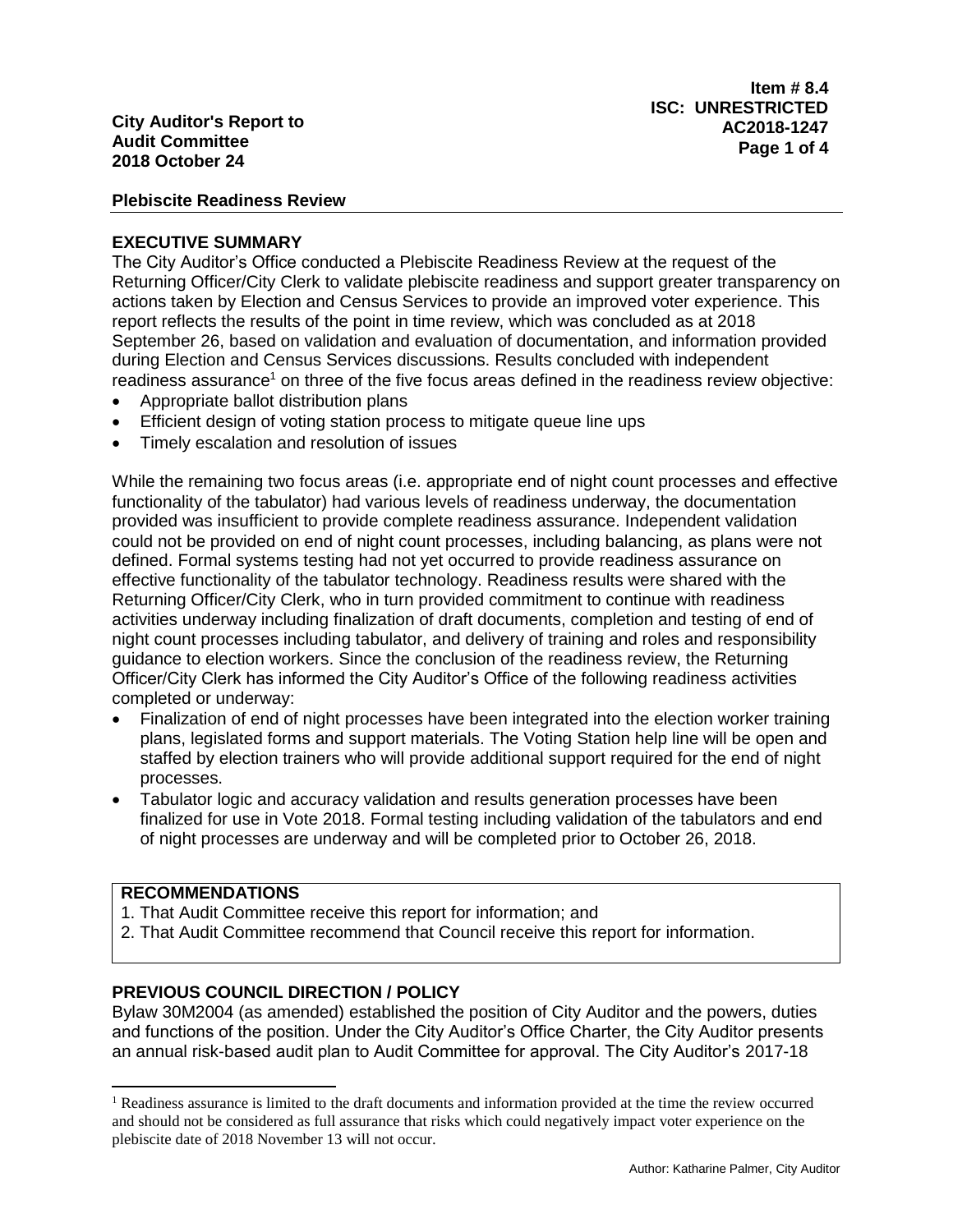#### **Plebiscite Readiness Review**

plan was approved on 2016 November 10. At the 2018 September 18 Audit Committee, the City Auditor announced the intent to accept a Management request to perform a Plebiscite Readiness Review as an addition to the plan. The City Auditor is accountable to Council and subject to the oversight of Audit Committee under Bylaw 48M2012 (as amended).

#### **BACKGROUND**

In 2018 March, The City of Calgary received confirmation from the Provincial and Federal governments that they would commit funding to the Calgary 2026 Olympic and Paralympic Winter Games (OPWG) Bid Corporation. The funding from the Provincial government is contingent upon several conditions including that The City holds a plebiscite at a time when there is enough information for Calgarians to make an informed decision on the costs and benefits of hosting the 2026 OPWG.

On 2018 June 25, Council approved and gave three readings to the Election Bylaw 35M2018 which included authority and requirements regarding use of a permanent elections register, established voting station hours as 8 a.m. to 8 p.m., and use of automated voting systems.

On 2018 September 10, Council approved the 2026 Olympic Bid Plebiscite and confirmed the vote of the electors on the matter of whether Calgary should host the 2026 OPWG. The Plebiscite will proceed on 2018 November 13, now referred to as Vote 2018. The Election and Census Services Division under the direction of the Returning Officer/City Clerk holds responsibility for delivering a vote process which complies to the Local Authorities Election Act. The vote is scheduled to be conducted utilizing voting tabulator technology to count votes for the first time in The City of Calgary history.

The Returning Officer/City Clerk requested the City Auditor's Office conduct a readiness review as an addition to the Audit Committee approved 2017-18 Audit Plan. The objective of the readiness review was to provide independent validation on Election and Census Services documented procedures and processes which support:

- Appropriate ballot distribution plans;
- Efficient design of voting station process to mitigate queue line ups;
- Appropriate end of night count processes;
- Timely escalation and resolution of issues; and
- **Effective functionality of the tabulator.**

## **INVESTIGATION: ALTERNATIVES AND ANALYSIS**

Results of our review, as of 2018 September 26, noted significant readiness work effort underway in the form of draft processes, business rules, and end-to-end testing plans, which addressed appropriate ballot distribution, and timely escalation and resolution of issues. Other key activities were in first stages of development and could not be fully validated or confirmed at the time of the review. These key activities included the end of night tabulator count and reconciliation. It is important to note our independent validation was specific to draft documentation and plans, many of which were undergoing final amendments at the time of the audit review.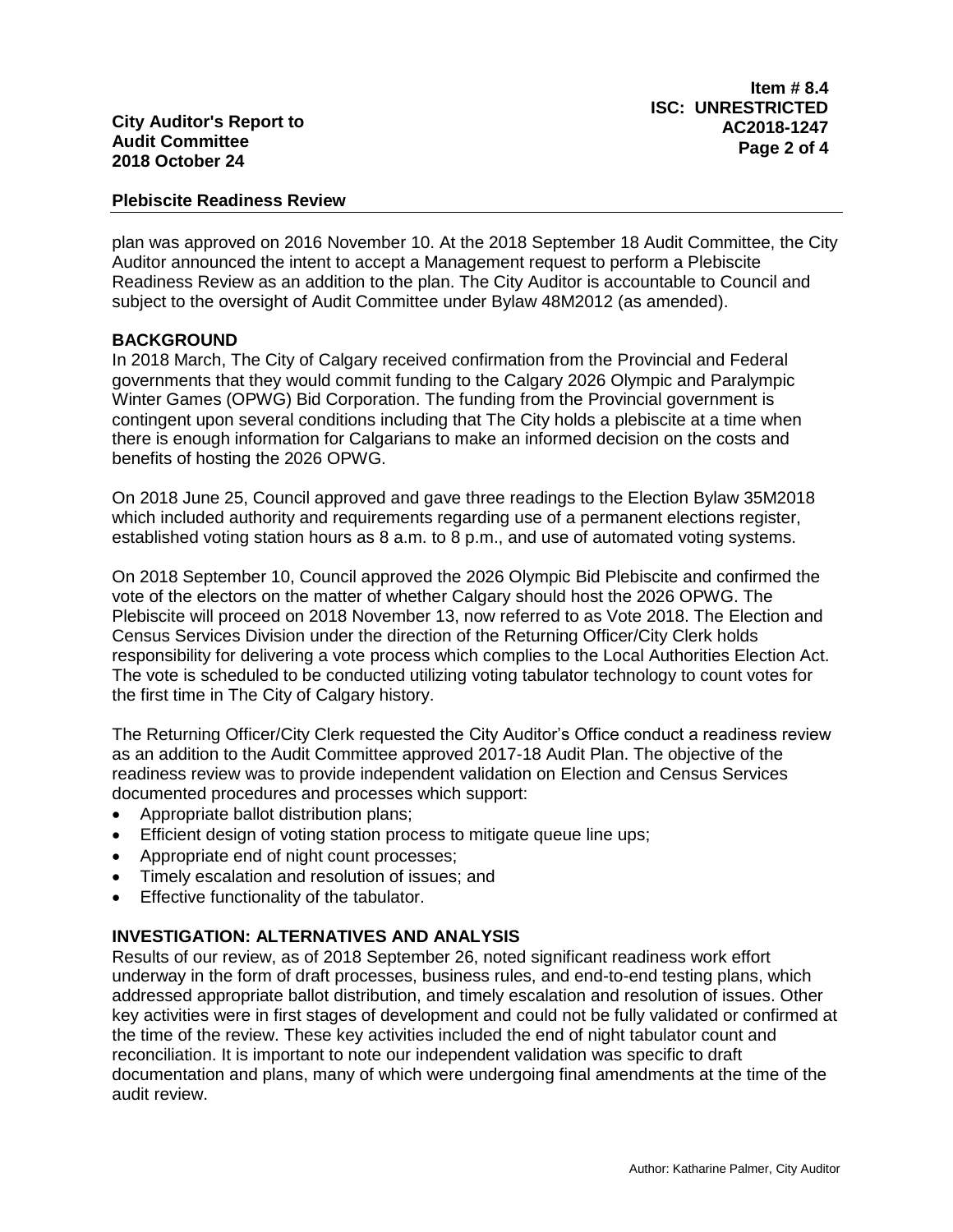## **Plebiscite Readiness Review**

Specifically, our review confirmed:

- Election and Census Services has utilized Alberta election registration data to determine "active voter" numbers anticipated at each ward voting station.
- Ballots ordered provide an anticipated surplus (represent 123% of active voters) to cover "new" voters, spoiled ballots (through tabulator process), and support coverage of higher than anticipated turnouts.
- Plans are in place to fully distribute ballots, equal to 100% of active voters, to voting stations.
- Business Rules articulate distribution and control of ballots, and security of tabulator.
- Tabulator logic and accuracy checklist steps have been established to validate functioning of each of the 160 voting station tabulators.
- Voting station layout has been updated to reflect elimination of voter card and associated increased voter registration.
- A staffing plan with allocation of Deputy Returning Officers based on a ratio of one Deputy Returning Officer supporting 30-40 voters per hour.
- Monitoring plan to identify and mitigate the risk of queues building at voting stations, utilizing hourly reporting of activity from voting stations.
- Draft Command Centre Plan which identifies resourcing to support mitigation responses to potential incidents, as well as, issue escalation processes and accountabilities.

The review also identified the following outstanding readiness work to be completed:

- Election vote worker training materials were not drafted, roles and responsibilities were not fully defined, and training has not yet been delivered, which is a key consideration in mitigating queue line-ups.
- End of night processes, including balancing routine, were not fully defined and tested to support timely production of results.
- Voting results generation test plan was not drafted and testing had not been completed, which is a key determinate in assessing full functionality of the tabulator.

## **Stakeholder Engagement, Research and Communication**

Key stakeholders involved in this review were Election and Census Services and Information Technology. Information Technology was involved during 3-day end to end walkthrough testing and are expected to provide significant support during the Plebiscite.

This review was conducted with the full support and cooperation of Election and Census Services who provided access to documents stored on the SharePoint site, supported auditor attendance at the first day of the 3-day walk-through testing, and provided prompt responses to audit questions. We also benefited from support from Information Technology regarding their support and planned testing of the tabulator.

#### **Strategic Alignment**

Audit activity assists Council in its oversight of the City Manager's administration and accountability for stewardship over public funds and achievement on value for money in City operations.